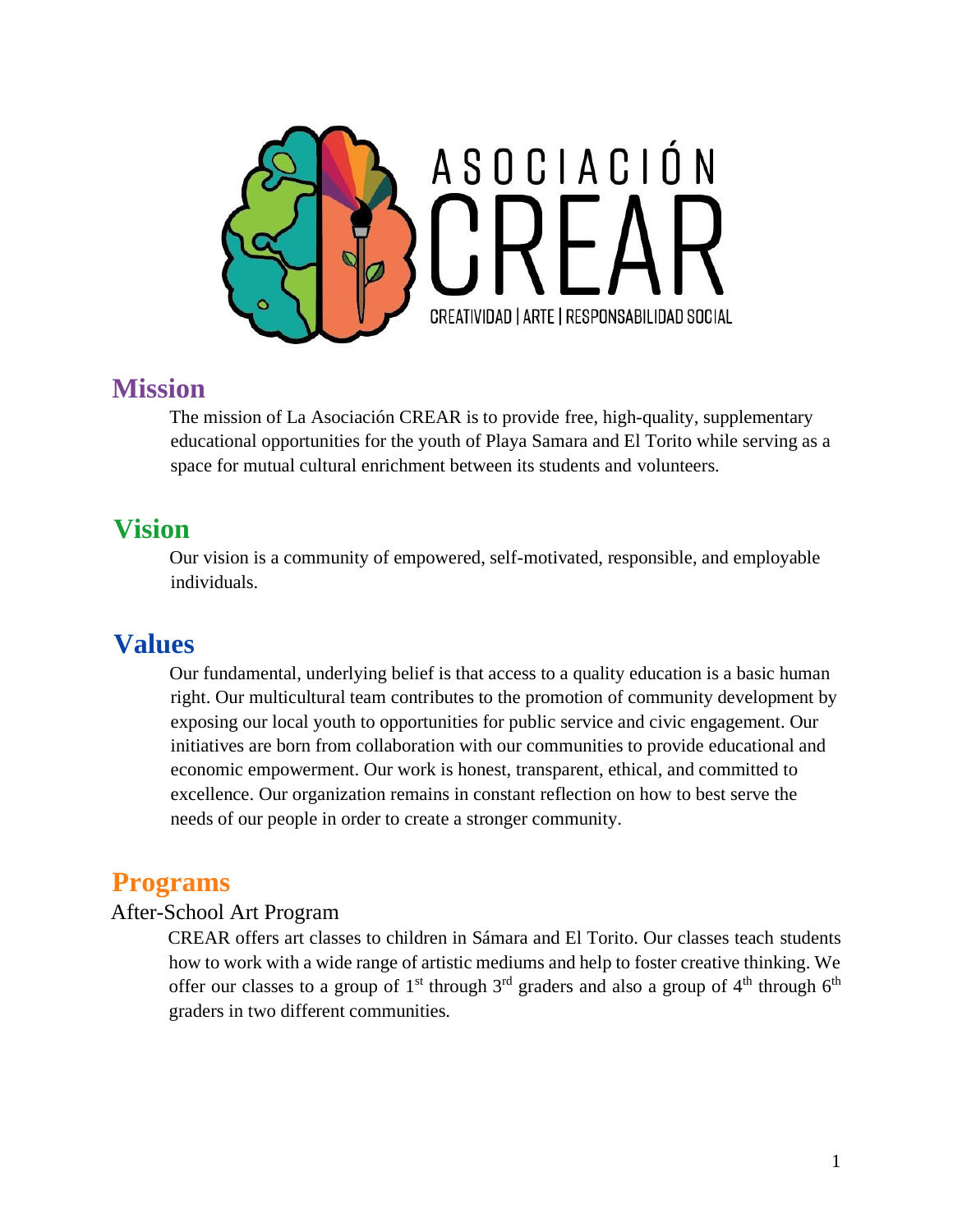#### After-School English Program

One of the building blocks of CREAR is our comprehensive English classes. CREAR offers classes to a group of 1st through 3rd graders and also a group of 4th through 6th graders in two different communities.

#### In-School Environment & Health Program

CREAR offers free in-school educational programming about solid waste and water management, environmental health, ecological restoration of earth and water life, and environmental risk management to the students of El Torito and Playa Sámara. Through planned field trips, activities, and presentations we aim to encourage all of the students in our area to make environmentally conscious decisions and cultivate an awareness of their surroundings that they will carry with them throughout their daily lives.

#### Day Camp

CREAR offers two series of day camps during Costa Rica's summer and rainy seasons. Each day 50-75 children participate in fun, educational activities.

#### In-School Assemblies/Community Presentations

CREAR gives free in-school assemblies and community presentations, educating hundreds of residents of Playa Samara, El Torito, San Fernando, and Santo Domingo on critical environmental issues such as energy and recycling.

#### Girl's Empowerment Course\*

When the little girls that participated in CREAR turned into young women, we saw the need for a new kind of CREAR: a course focused on self-esteem, motivation, and sexual health, coupled with strong support and the presentation of new opportunities. It is imperative that countries invest in their girls! The ¨Las Divinas¨ programming intends to help young girls avoid unplanned pregnancies and premature sexual relations; prepare them with skills that will build self-esteem and empower them to make healthy choices. The idea is that as educated girls become women, they can improve their communities and have children who are healthy and educated.

#### Adult English Classes\*

CREAR is proud to offer free English classes to adults in an effort to continue improving the employability of Samara locals.

\*These are programs we run at certain times of the year when CREAR has the available resources and qualified staff and volunteers.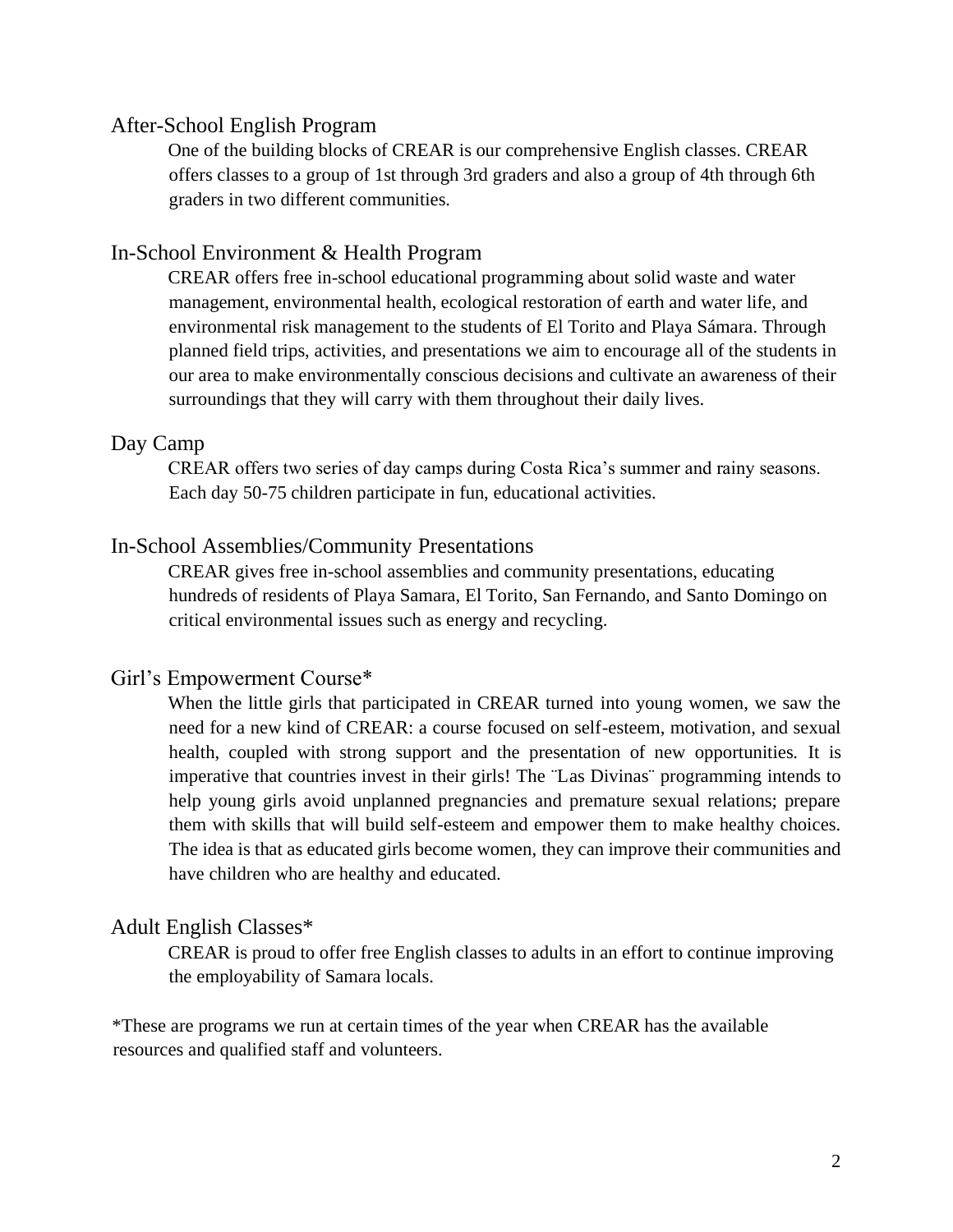# **Our Goals**

- Combat educational inequality and social limitations through the expansion of our free art, language, and feminine empowerment courses
- Improve the employability of Sámara and El Torito locals through the implementation of a three-track program focused on learning English, building soft skills through social interaction, and stimulating creativity and innovation
- Enhance our existing gap-year and summer internship program for university aged students aiming to earn internship credit while experiencing authentic Costa Rican culture and refining their professional skills
- Secure permanent ownership of our own CREAR learning center

## **Additional Class Information**

In the Samara classes we can have anywhere from 5 to 15 kids in attendance, while the El Torito classes tend to be more inconsistent, with anywhere from 3 to 15 children.  $4<sup>th</sup>$  through 6<sup>th</sup> graders are 9 to 12 years old, while  $1<sup>st</sup>$  through  $3<sup>rd</sup>$  graders are 5 to 8 years old. Attendance and age range is never consistent, as academic classes may be cancelled and students bring siblings to program, and it is difficult to predict exactly how the classes will go each day, but that is also part of the challenge and excitement!

If you are volunteering with children, your hours will be coordinated with the above class schedule. For volunteers working in other areas, times are more flexible and will need to be arranged with the program supervisor accordingly.

It is important that you directly communicate the number of hours you wish to volunteer and the kind of work you desire to do. Clear communication will eliminate confusion.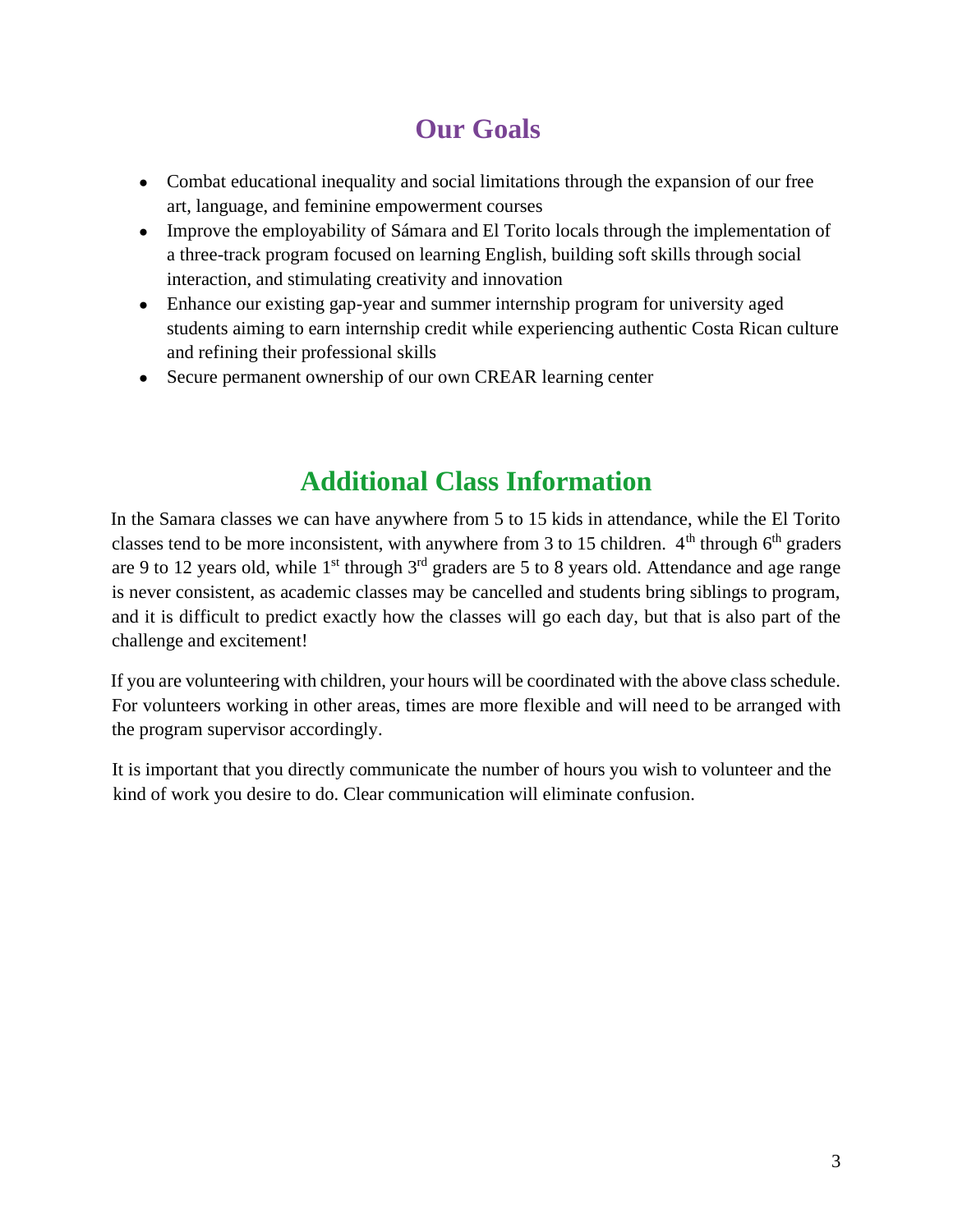## **CREAR Internship Positions, 2021**

There are various opportunities for volunteering and interning with CREAR, and depending on your strengths, interests, experiences, and skill set we will find a place for you. Below are some ways you can become involved with us. Depending on the position, interns are expected to commit 20 to 30 hours per week. If you are interested in participating in an extended program, such as our Semester, or Full Year programs, contact us for more information on those opportunities. CREAR allows flexibility for interns to select whichever session best suits their summer, encouraging them to participate in as many as two or three sessions.

We ask that all of our volunteers display a flexible attitude and embrace the go with the flow "Pura Vida" atmosphere here in Costa Rica. Please be aware that while you may have applied for one specific position at the organization, your daily work may overlap with that of another position. Part of having a robust experience here at CREAR is willingly helping to meet the ever-changing needs of our organization on a given day. This could look like substituting during a class if a member of the team is absent, running an errand, working on community outreach projects, or simply extending a willing hand to our administrative staff.

We have high standards for our volunteers, and we are seeking dedicated, enthusiastic, flexible, and creative people who are looking to genuinely make a difference in the lives of Costa Rican students.

Below you will find a description of the four different roles interns can apply for. Please send an email to [info@asociacioncrear.org](mailto:info@asociacioncrear.org) for any additional information.

Couple your position with Omprakash EdGE, an accredited online volunteer education program! [Learn more here.](http://www.omprakash.org/edge)

Unsure of the requirements for entry into Costa Rica?

For the most up to date information regarding international travel to Costa Rica and requirements, please visit the [National Tourism Board´s official website.](https://www.visitcostarica.com/en/costa-rica/statement-costa-rica-tourism-board-covid-19)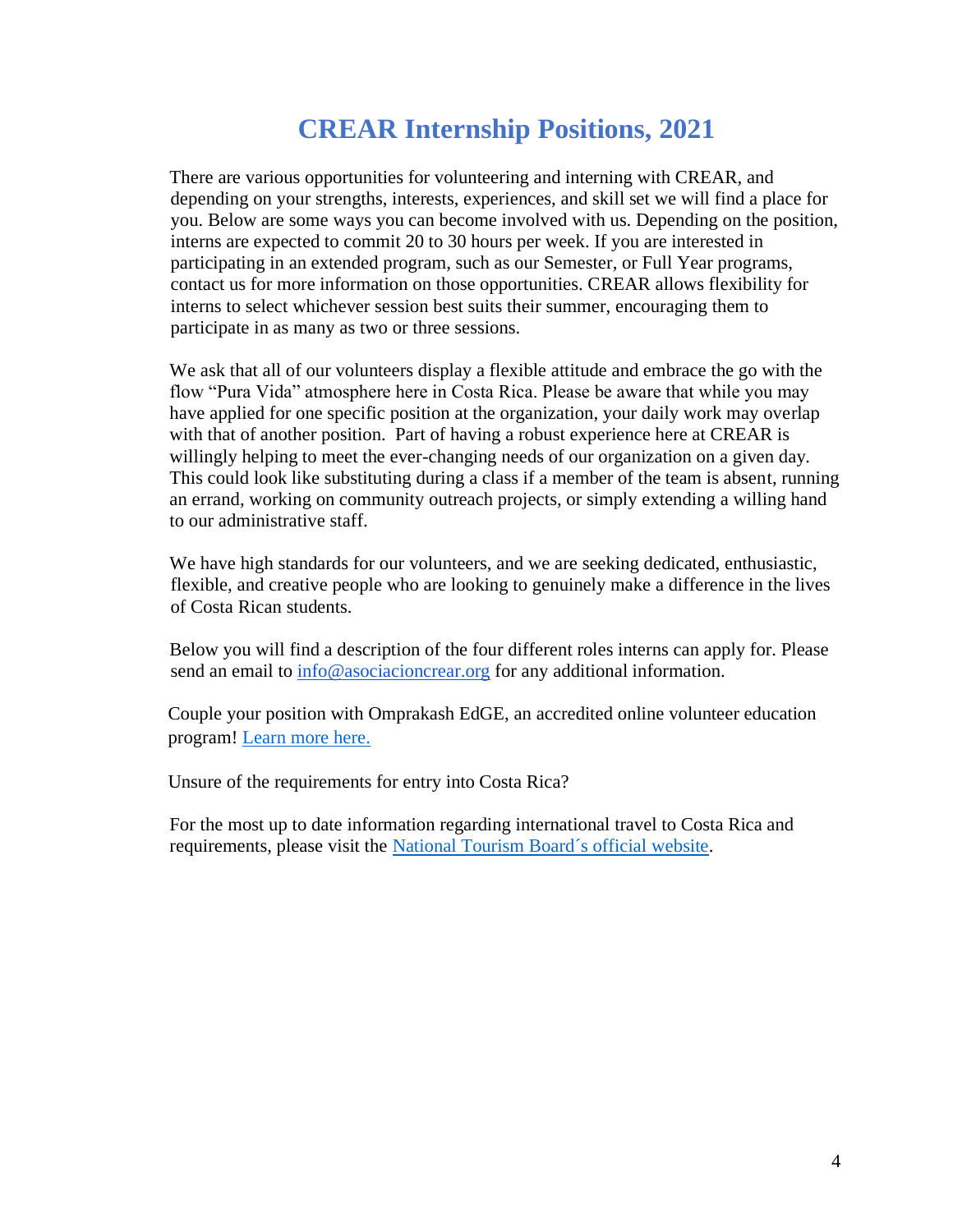# **English Program Aide**

The English program aide will work alongside our staffed English instructor in facilitating classroom activities and leading classes. Two elementary afterschool programs are held Monday through Thursday at respective times and locations. EFL aides can expect to gain valuable experience as they closely observe how an English class is taught and the language is effectively communicated. A minimum of a two-month commitment is required.

#### *Responsibilities*

- Help English teacher come up with activities and lesson plans to be used in class. This could include helping the teacher by planning the warm-up activity or game for that day's class.
- Track attendance
- Record and analyze the behavior of the children in class
- Maintain strong communication with supervisors, volunteers, and parents.

#### *Qualifications*

- Fluency in English
- Intermediate to advanced Spanish
- Previous teaching and/or tutoring experience with children (preferred but not required)
- Experience working with school-age children (preferred but not required)
- A passion for education and a love for working with youth
- Organized, responsible, ability to work well with others, creative, flexible, friendly and outgoing
- Minimum two-month time commitment
- Raising \$500 for CREAR before arriving-This is not mandatory, but a financial contribution of any amount is greatly appreciated. However, we at CREAR are simply grateful for your time!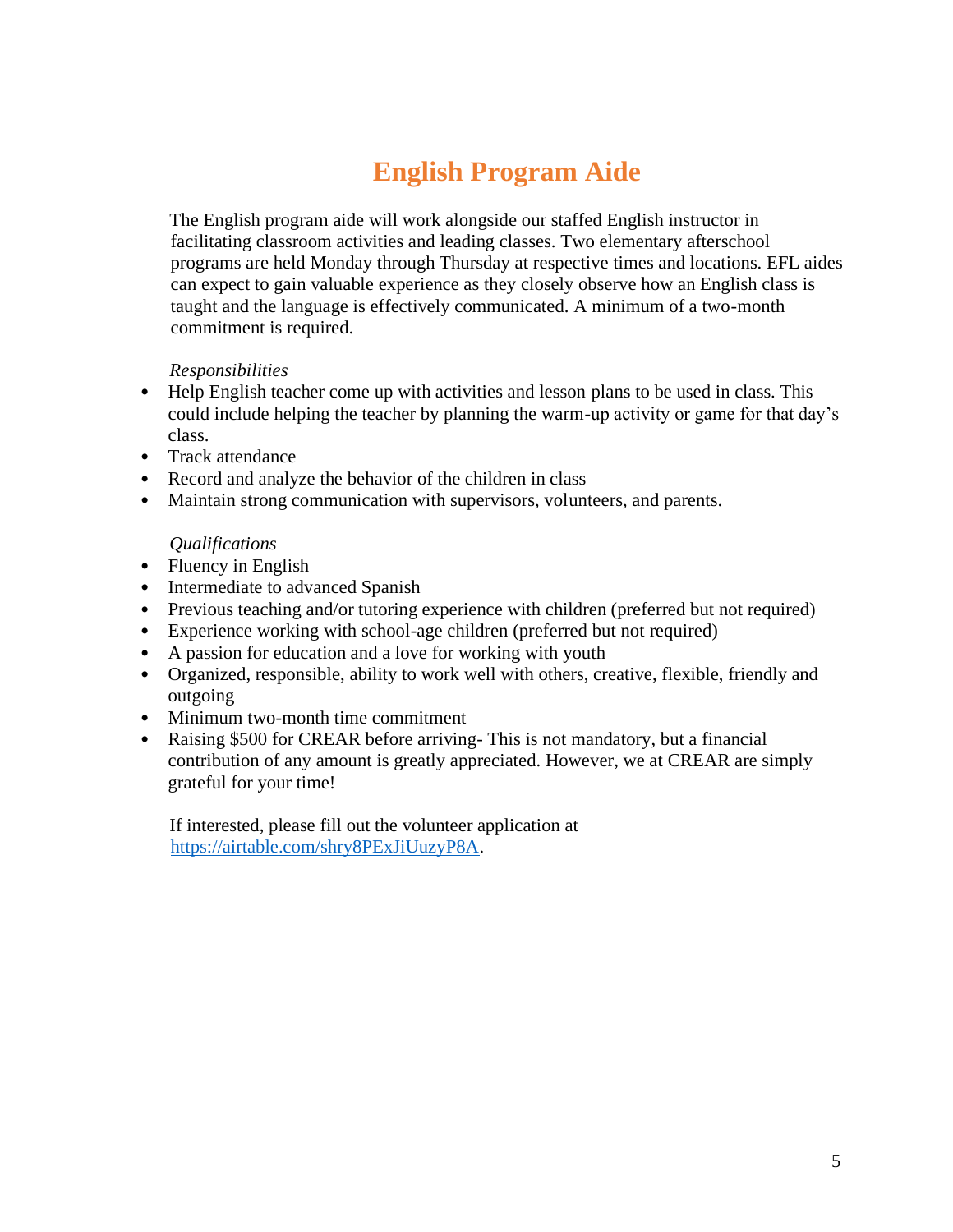# **Art Program Aide**

CREAR offers an after-school program with classes focusing on creativity, art, critical thinking and EFL instruction. Two Elementary afterschool programs are held Monday through Thursday at respective times and locations. CREAR is seeking a fun and energetic individual to work as a classroom aide alongside our art program instructor for a minimum of two months. As an art program aid you can expect to gain valuable experience through observing and shadowing our art teacher. You can also expect to collaborate with our art teacher. This could look like giving feedback on lesson plans, putting together models for the art projects, and creating warm up exercises and ice breaker games to be used during class.

#### *Responsibilities*

- Aid the art instructor by coming up with engaging games and icebreakers to be used in class
- Help construct the models of the art projects which will be made in class
- Help the art instructor gather and put away materials which will be used in class
- Help the children with their art projects as the needed
- Collaborate with the art teacher in brainstorming activities and lesson plans

#### *Qualifications*

- Fluency in English
- Conversational to intermediate Spanish preferred
- A passion for education and a love for working with youth is expected.
- Ability to work with limited resources.
- Creative and personally artistic
- Willingness to learn from the art instructor
- Record and analyze the behavior of the children in class
- Display a personal or educational interest in art
- Minimum two-month commitment working with CREAR
- Raising \$500 for CREAR before arriving- This is not mandatory, but a financial contribution of any amount is greatly appreciated. However, we at CREAR are simply grateful for your time!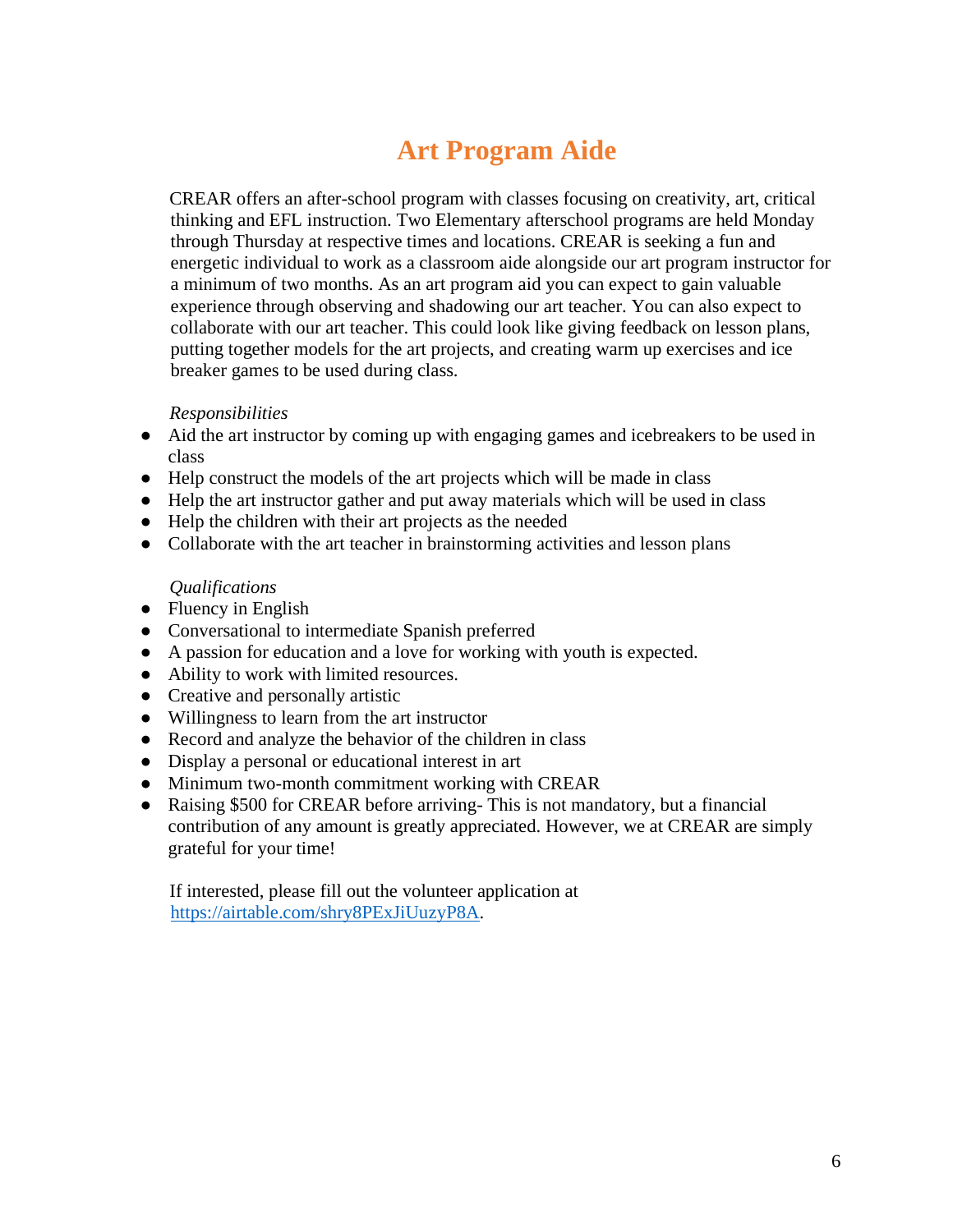# **Communications and Digital Arts**

Want to learn the ins and outs of a small educational non-profit in Costa Rica? CREAR is always seeking qualified and caring individuals to volunteer in our programs. Live on the beach in beautiful Costa Rica while helping the children and the communities in and around Playa Samara. La Asociación CREAR in Playa Samara needs a motivated individual to work with our Executive Director, aiding in the invaluable "behind the scenes" communications and administrative work. CREAR is a small, yet sustainable non-profit. Interns are guaranteed to be involved with stimulating, interesting work. You can definitely make a difference here!

#### *Responsibilities*

- Support the Executive Director in creating and writing external documents, brochures, memos, and briefs
- Manage social media accounts, including crafting messages to appeal to strategic audiences (LinkedIn group that connects Board & past volunteers, interns, and groups, etc.)
- Update content and further develop website
- Create inspiring graphics and messaging to promote the mission and impact for both newsletters and reports/social media
- Develop quarterly newsletters
- Take videos and photos of offered programs for use by CREAR
- Create video campaign message of overall mission incorporating children, staff, and volunteers
- Recommend different social media themes to promote opportunities at CREAR
- Produce marketing videos to support communications and fundraising campaigns

#### *Qualifications*

- Experience with social media, graphics, and marketing
- Strong writing ability
- Able to collaborate with others and work in a team
- Ability to work with limited resources.
- Experience with digital media arts (photography, videography)
- Experience with graphics and marketing
- Strong written and oral communication skills
- Able to collaborate with others and work in a team
- Two-month minimum time commitment is preferred
- Raising \$500 for CREAR before arriving-This is not mandatory, but a financial contribution of any amount is greatly appreciated. However, we at CREAR are simply grateful for your time!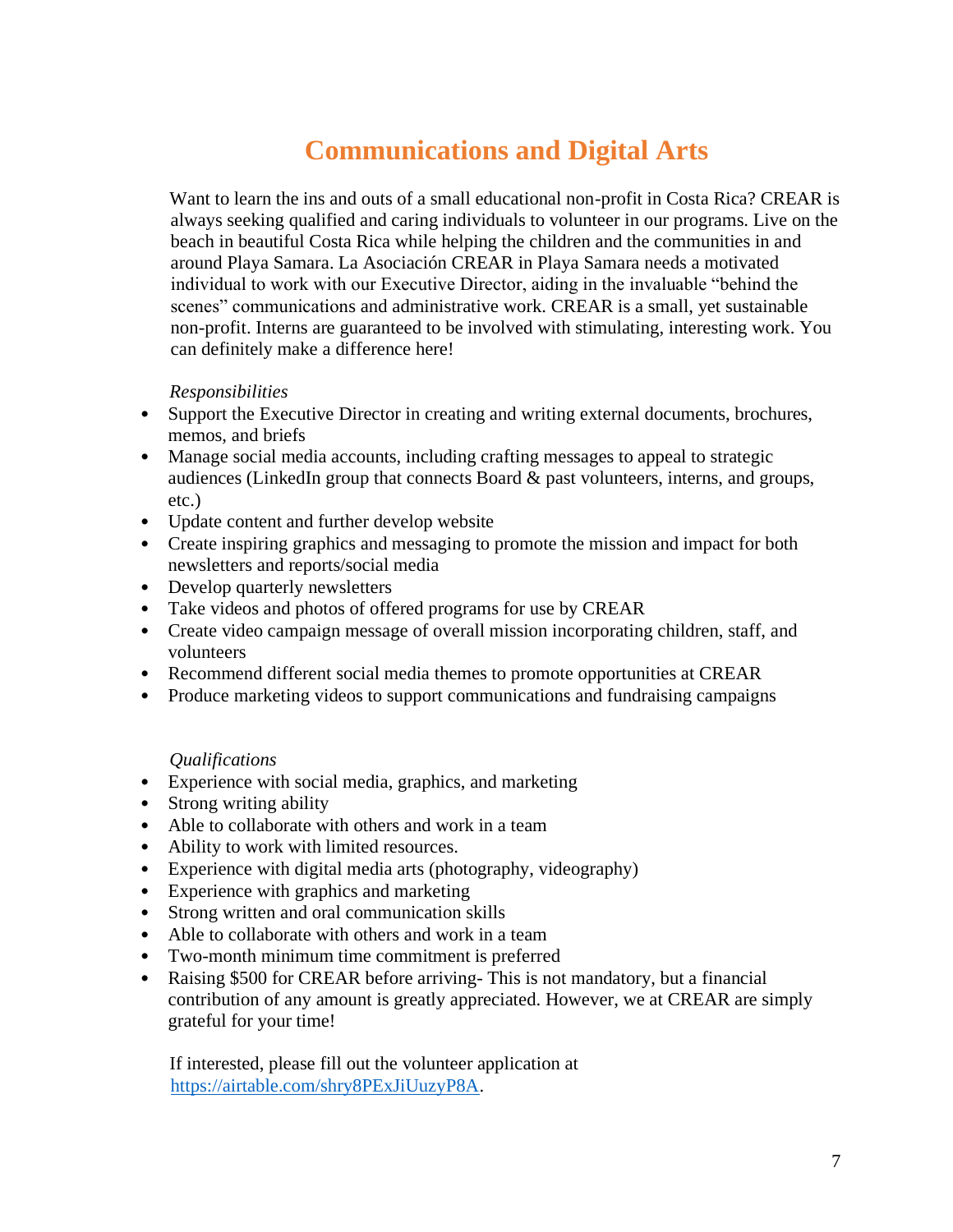# **Strategic Development and Operations Intern**

Want to learn the ins and outs of a small educational non-profit in Costa Rica? CREAR is always seeking qualified and caring individuals to volunteer in our programs. Live on the beach in beautiful Costa Rica while helping the children and the communities in and around Playa Samara. La Asociación CREAR in Playa Samara needs a motivated individual to work with our Executive Director, aiding in the invaluable "behind the scenes" development and administrative work. CREAR is a small, yet sustainable nonprofit. Interns are guaranteed to be involved with stimulating, interesting work. You can definitely make a difference here!

#### *Responsibilities*

- Work closely with the Executive Director to support existing relationships with our individual donors, board members, foundations, and corporations to increase funding base
- Research current and potential new funding opportunities and strategize future fundraising efforts
- Support in drafting, editing, and reviewing grant applications and reports
- Create an Operations Manual for interns and for CREAR
- Brainstorm and aid in improving our Monitoring and Evaluation strategy
- Create a "CREAR by the numbers" report
- Develop quantitative measures for volunteer management
- Develop and fine tune our donor database
- Create content for the annual impact report
- Aid executive director and /or administrative coordinator with administrative and coordination tasks
- Determine dates for the internship program and CREAR classes program
- Aid administrative coordinator in execution of environmental health and protection program

#### *Qualifications*

- Research abilities
- Organized
- Strong writing ability
- Able to collaborate with others and work in a team
- Motivated
- Logical processing abilities
- Two-month minimum time commitment is preferred.
- Raising \$500 for CREAR before arriving-This is not mandatory, but a financial contribution of any amount is greatly appreciated. However, we at CREAR are simply grateful for your time!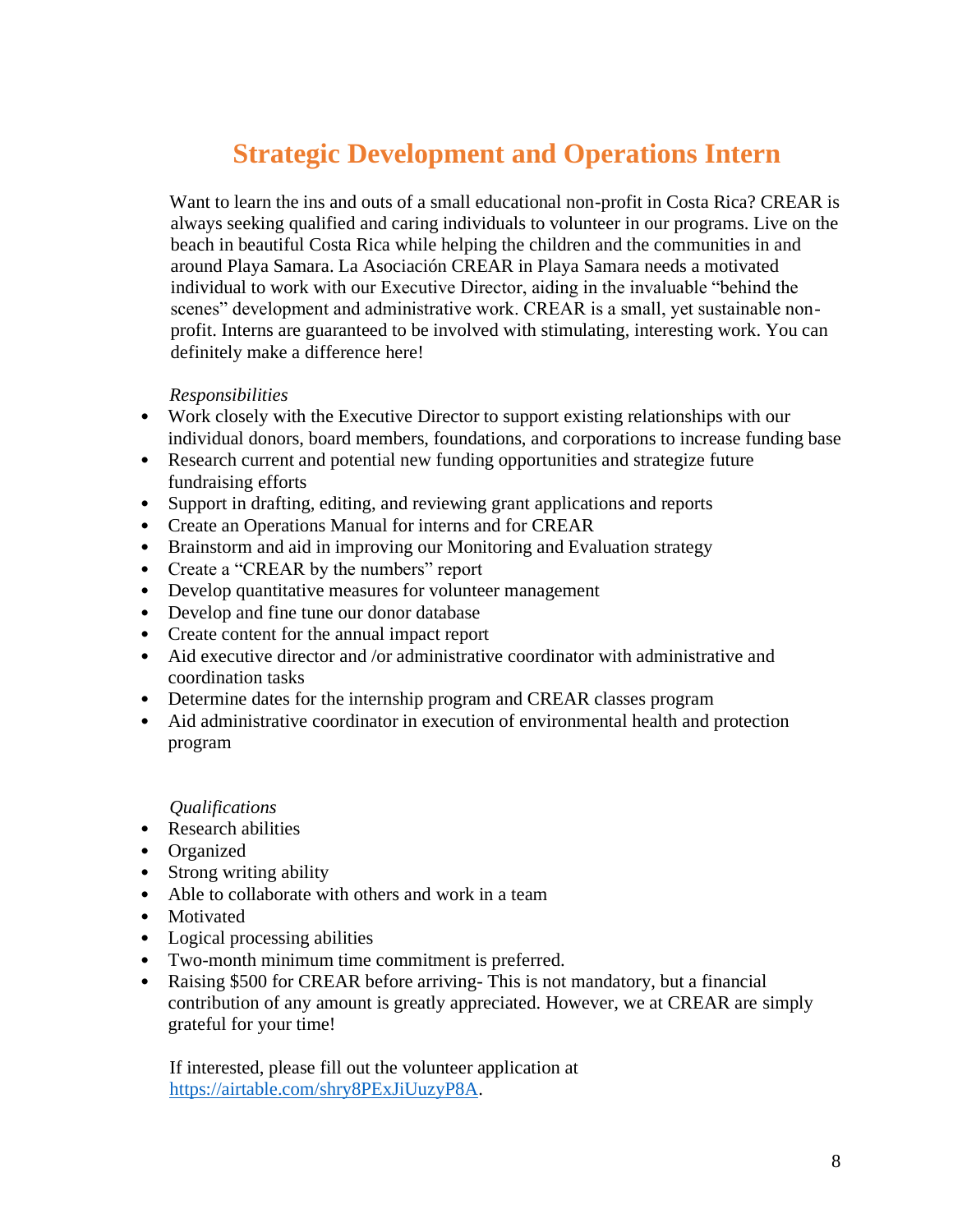## **Volunteering for Professionals**

Do you have professional expertise in a field that you believe would benefit our work here at CREAR? We are open to discussing special projects where professional volunteers can utilize their knowledge and skills, allowing them to make a measurable impact in their field of work. Professional volunteers must make a minimum commitment of two weeks. Examples of specialized work include photography, videography, fundraising, accounting, legal, business development, etc.

Fill out this form<https://airtable.com/shr6BPF4vWpFcrm4C> with your information to share your project idea and expertise with us.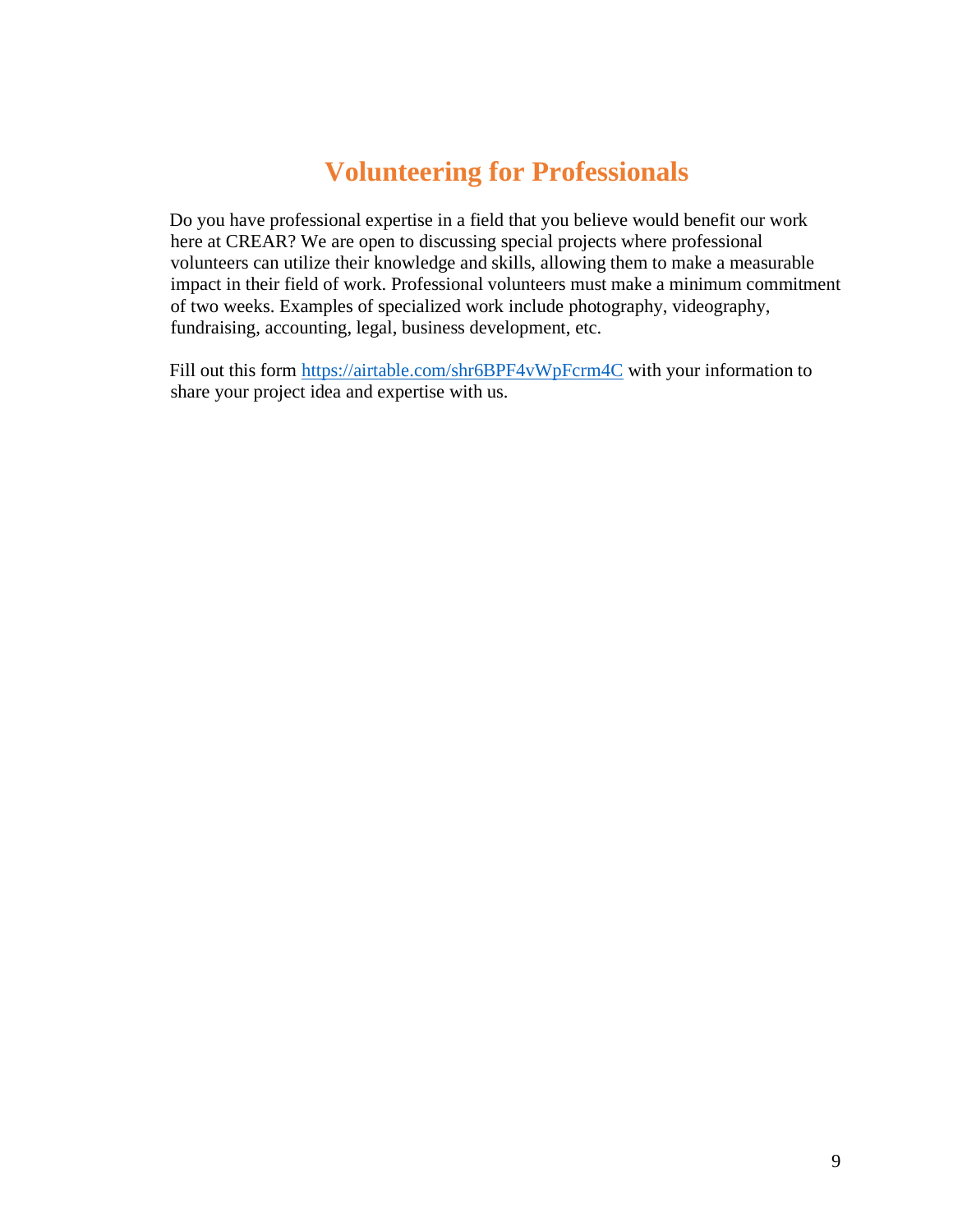## **CREAR Volunteer Application Process**

CREAR is committed to providing its interns with a successful and rewarding volunteer experience. To that end, volunteer candidates participate in an application and placement process. We are not able to consider applications until all requested information has been received:

- Resume and letter of interest
- Completion of CREAR Application including reference and criminal record disclosure, and Agreement for Volunteers
- Formal interview (via Zoom if in person interview is not possible) with designated program staff
- Verification of two personal or professional references

The Executive Director or department head will approve the selection and placement of all volunteers.

### **Volunteer Information**

#### **Fees & Housing**

As a volunteer, you will have a homestay. Homestays allow you to live with the locals and have a truly authentic Costa Rican experience. Homestays include breakfast and dinner every day, as well as weekly laundry services.

#### **Cost Breakdown & 2021 Internship Session Options**

Summer Session I: May 24, 2021 – June 18, 2021 Summer Session II: June 21, 2021 – July 16, 2021 Summer Session III: July 19, 2021 – August 13, 2021 Application deadline: April 16, 2021 Decision and deposit due date: April 30, 2021

Fall: September 6, 2021 – November 26, 2021 Application deadline: July 29, 2021 Decision and deposit due date: August 5, 2021

All costs include airport transportation **(from the Liberia airport),** a weekend trip to Isla del Venado (depending on enrollment), and monthly expenses for living and operating costs. Costs do not include flight expense or optional \$500 fundraising expense. Costs show Homestay options. Homestays include weekly laundry and two meals a day.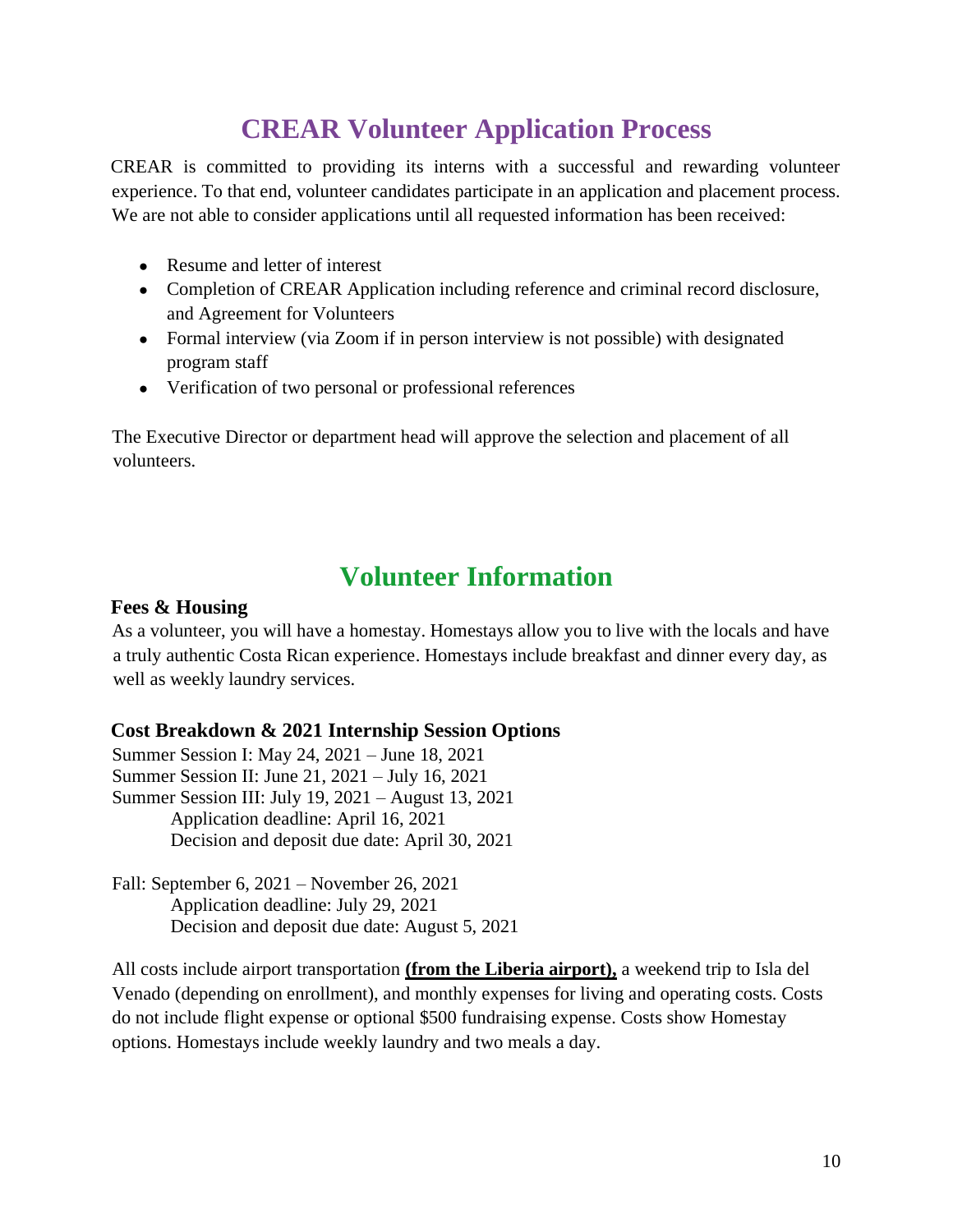Please keep in mind that the cost of living in Samara is similar to the cost of living in The United States or Europe. For this reason, it is important to budget accordingly for the prices of lunch and any additional expenditures. The following are rough estimates of your time with us:

- Summer 2021: One Session =  $$1,160$ , Two Sessions =  $$1,900$ , Three Sessions =  $$2,640$
- Fall  $2021 = $2,640$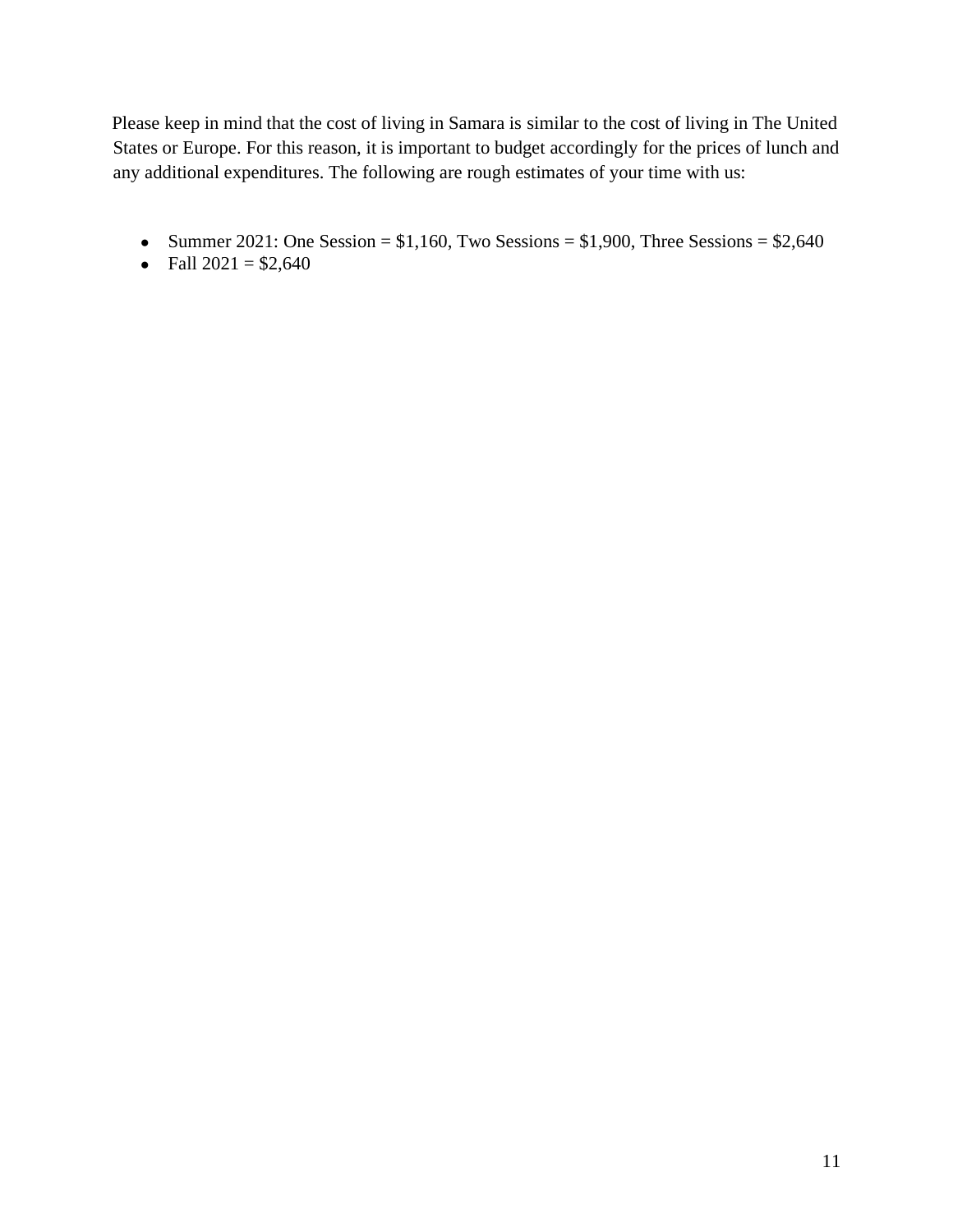# **Volunteer Expectations**

We have high standards for our interns, and we are seeking dedicated people who are looking to genuinely make a difference in the lives of Costa Rican students.

Volunteers are highly encouraged to take initiative and make the most of their experiences by:

- Writing a blog post once every other week for the CREAR blog and the Omprakash story network. These can be the same post. Blogs can be about events, your experiences in Playa Sámara, new ideas you have for the organization, a day in class, or anything else! Feel free to include pictures with your text. We will supply a USB thumb/flash drive for your use.
- If you have a camera and it is feasible to take pictures, please place them on a USB thumb drive. We encourage one picture a week for us to post on social media. It could be a picture of the children in class doing a certain activity, a picture of Sámara, or anything else you find relevant.
- All interns are expected to aid with the day to day functioning of the CREAR space, such tasks include, but are not limited to, the following:
	- Sweeping out the community center
	- Wiping down dusty surfaces
	- Reorganizing, shelving, and cleaning our library books
	- Taking out the trash and recycling
	- Organizing and cleaning the supply closet

Volunteers and Interns are encouraged to either choose a current CREAR project that they are passionate about or come up with an idea for a new project. Then, help this project grow through research, networking, new ideas and fundraising. Volunteers and Interns are also encouraged to try to raise \$500 for their chosen project using their network of contacts.

Some examples and ideas are:

- CREAR t-shirts
- An educational excursion
- Soccer or lacrosse tournament and intramural team
- Dance lessons
- Photography project
- Technology initiative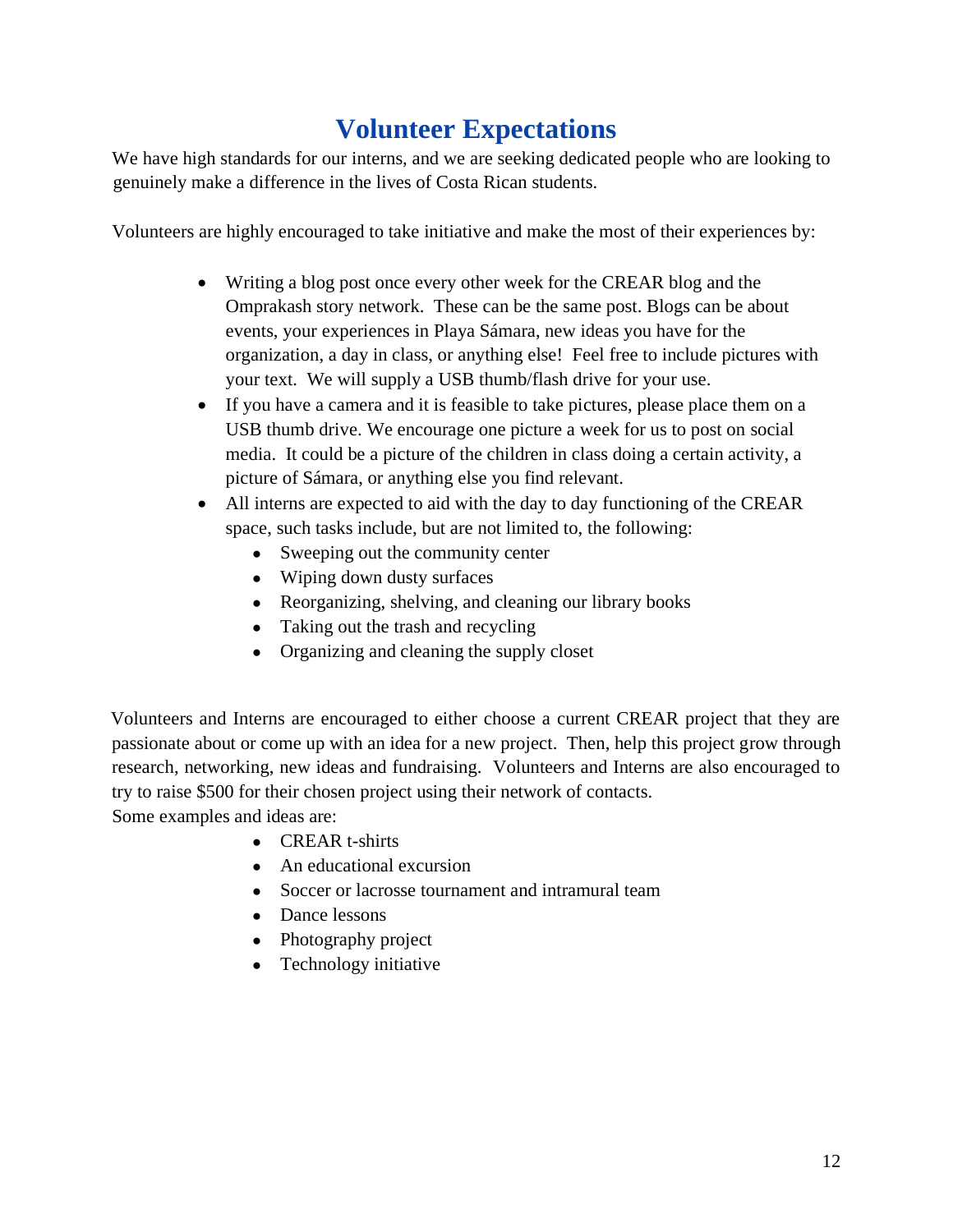# **CREAR Intern Frequently Asked Questions**

#### **Are there restrictions in place for international travel and entry into Costa Rica?**

The information on this is constantly changing. Please visit the [National Tourism Board's official](For%20the%20most%20up%20to%20date%20information%20regarding%20international%20travel%20to%20Costa%20Rica%20and%20requirements,%20please%20visit%20the%20National%20Tourism%20Board´s%20official%20website.)  [website](For%20the%20most%20up%20to%20date%20information%20regarding%20international%20travel%20to%20Costa%20Rica%20and%20requirements,%20please%20visit%20the%20National%20Tourism%20Board´s%20official%20website.) for the most up to date news and information. As of November  $1<sup>st</sup>$ , 2020, Costa Rica's borders are open to all 50 states, as well as Europe and most of our international community.

#### **Can CREAR accommodate a different start date for my internship?**

We like to train a cohort of interns all in at once, and therefore our start dates are not flexible, but our end dates are. CREAR allows flexibility for interns to select whichever session best suits their semester or summer, encouraging them to participate in as many as two or three sessions.

#### **What type of attire should I bring to work at CREAR? Are athletic clothes appropriate?**

Athletic clothes are perfect! As long as you are modest, anything is acceptable. It is very hot here so make sure to bring whatever you will be most comfortable in during very hot weather/rain. Bring a good rain jacket/poncho, as well!

#### **Should I bring a rain jacket or poncho?**

Yes! Especially if you're coming during the rainy season (late April-October) be prepared for rain almost every day. Regardless of when you come, you should definitely have rain gear with you.

#### **What shoes should I bring?**

Any shoes you are most comfortable in! From Chacos to Birkenstocks to Vans, anything works. You should bring some sandals/slip-ons to wear around the house. For work, whatever you prefer! Hiking boots could be beneficial if you're a big hiker!

#### **What type of toiletries should I bring?**

Bug spray, sunscreen, face wash, shampoo, conditioner, and aloe are all a good idea to bring. It's nice to start out with your favorite brands prior to adjusting to brands here. They sell basic brands like Pantene, Head & Shoulders, and Dove here in the New China Supermarket. If you use tampons, it would be beneficial to bring a full supply as there is only one brand sold in the market, in an expensive, small count!

\*If you can't bring toiletries because your bag is too heavy- no worries! You will find products that you are used to.

#### **Will I have Wi-Fi in my homestay?**

Maybe. Some homestays have Wi-Fi that works quite well, but a few do not. Prepare for the worst and bring books. If you come during the rainy season, be prepared for the power and Wi-Fi to go out frequently.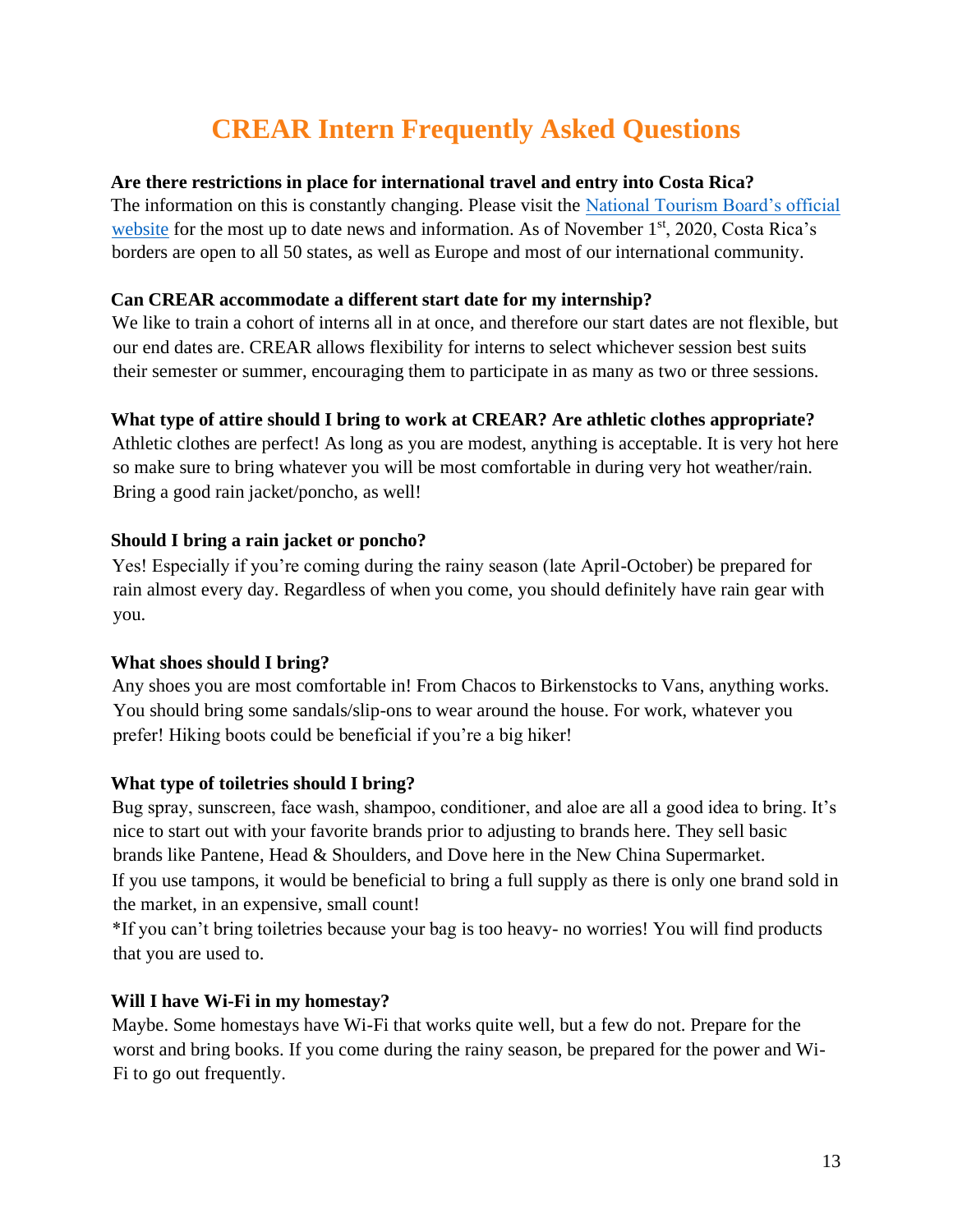#### **Will my homestay have A/C?**

No, probably not. There will be a fan in your room and since the bedding is usually very thin, it's not uncomfortably warm at night. Also, the cold showers feel great because of the heat (there's no hot water).

#### **What should I expect of my homestay?**

Your homestay will have a bed for you with light sheets, a light, a fan and a lock for your door. No A/C or hot water, and most accommodations are pretty basic compared to that of the U.S. or Europe. Don't be alarmed if there's a few bugs in your room, they won't hurt you! Breakfast and dinner are always delicious. Your homestay family will talk to you almost exclusively in Spanish, so be prepared.

#### **Do I need a Visa?**

You will obtain a tourist Visa at customs when you arrive which will allow you to remain in the country for 90 days. Be sure to have a printed copy of your itinerary showing your return flight/or proof that you are leaving the country. You'll also need an address you will be staying at, i.e. your homestay's address or CREAR.

#### **What's one thing you wish you had brought with you?**

More books and bug spray! Again, while there is internet in most of the local bars and the office, your homestay may not have Wi-Fi. There is plenty to do in Samara, but sometimes you'll need a little down time to relax. Additionally, the extra bug spray will prevent you from having to buy more of it, as it is a tool used multiple times a day here.

#### **What's one thing you are really glad you brought?**

A hammock! Hammocks are great for relaxing on the beach and there are plenty of trees on the north end of the beach to hang one up. Also, books. Great for reading on the beach and at night, and of course headphones for plenty of music and podcasts to listen to.

#### **What will a typical day at work look like for an English Aide?**

The experience as an English Aide is nothing short of rewarding. Within the first couple of days, you'll notice the impact this program has on the children. From their excitement when they arrive 15 minutes early, to hearing about how they scored higher grades than most kids in their public-school exams, the kids are eager to learn from you! Be prepared to speak to them in Spanish as you'll be teaching them basic materials such as numbers, days of the week, and how to read a clock.

#### **What will a typical day at work look like for a Strategic Development and Operations intern?**

Every day is different! Your day could include anything from updating websites to painting furniture. We are shifting towards an emphasis on our social media presence, and posting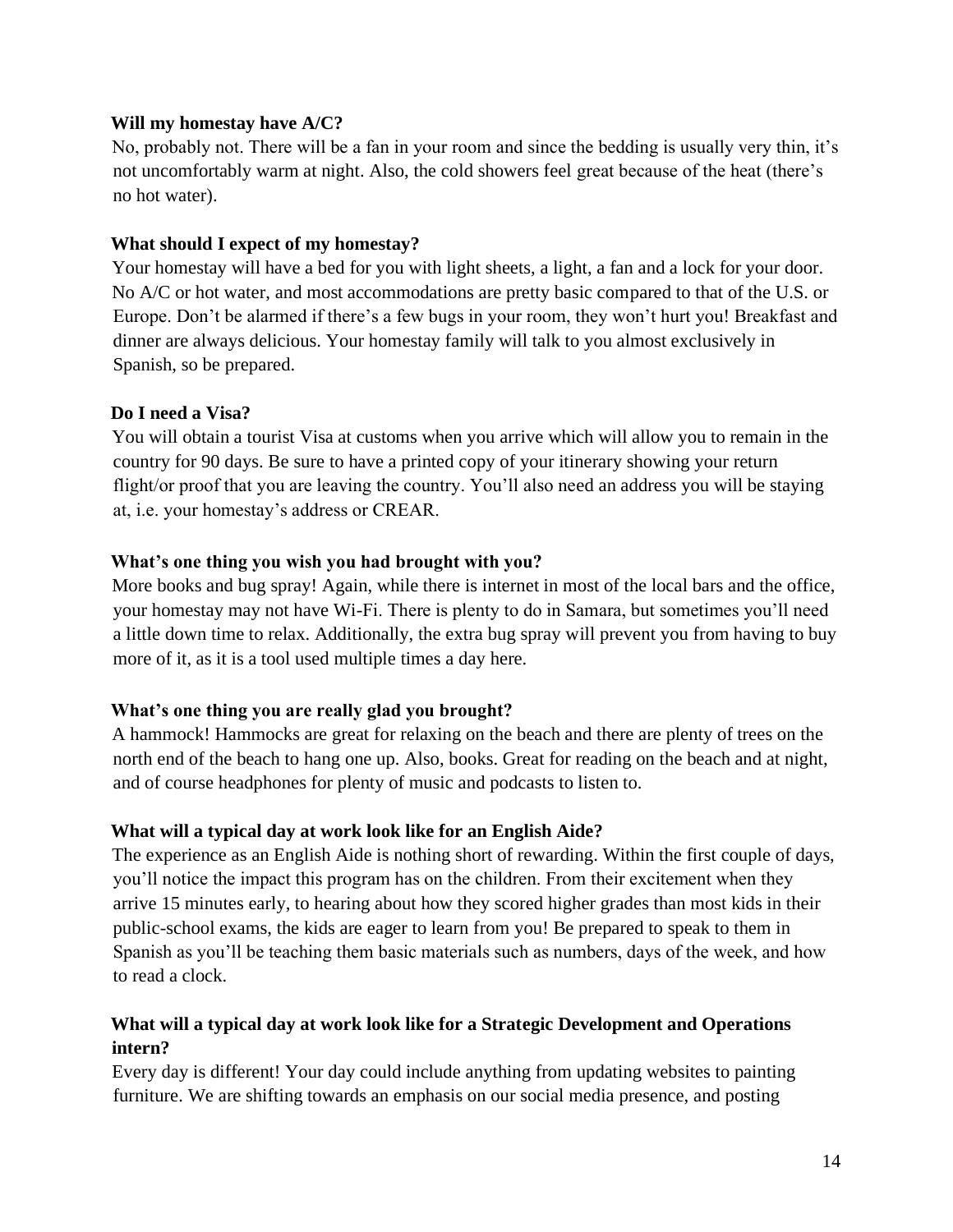updated blogs are extremely beneficial. The role includes having the ability to adapt to whatever project needs attention.

#### **What is there to do while you're there in Samara?**

Surfing is huge here; all the locals surf in the afternoon when the waves are good. There's plenty of surf schools along the beach if you want to learn. There are trails for hiking all around and various bars and restaurants. You can also sign up for different classes with Intercultura ranging from cooking and jewelry making to yoga classes!

#### **What excursions should I look into?**

Monteverde is known for hiking, waterfalls, and more! The waterfall in La Fortuna is super cool. Belén has a beautiful waterfall with plenty of jumping spots, about 15 min outside of Samara called *El Salto de Belén*. Buses are easy to travel by, and you can venture to Panamá or Nicaragua as well.

#### **What has surprised you?**

"I was worried that living in a small town would bring culture shock. However, due to the welcoming nature of the community, I got accustomed to Sámara without hesitation. From your homestay to going out to a restaurant, you will always have someone to talk with, which will make you feel well received." - Roman, previous intern

#### **How much money should we plan to bring for food? Where can we eat or buy groceries?**

Given that you will be living in a homestay, two meals a day will be provided to you. You should anticipate paying the same rates as you would in the United States or Europe. You can buy fresh foods at local stands, as well as regular grocery shopping in either the New China Supermarket or Pali (a Walmart equivalent).

For daily lunch options, there's a bakery right next to CREAR that has sandwiches for around 3000 colones (\$5-\$6 USD) and other treats which are reasonably priced. There's plenty of local food and small stands to order from for around 1500 colones (\$2.50-\$3 USD).

#### **Is there an ATM to get dollars/colones out of in Samara?**

Yes, there are two ATMs in town that are attached to the local banks (but they both have fees, be sure to check with your local bank regarding international ATM fees).

#### **What do you typically eat at your homestay? Can they make accommodations for allergies/vegetarian/vegan diets?**

Homestay meals vary widely. Lots include some kind of meat, rice, and beans and sometimes a salad. Every once in a while, there's soup. Breakfast can vary from eggs, cereal, and toast, gallo